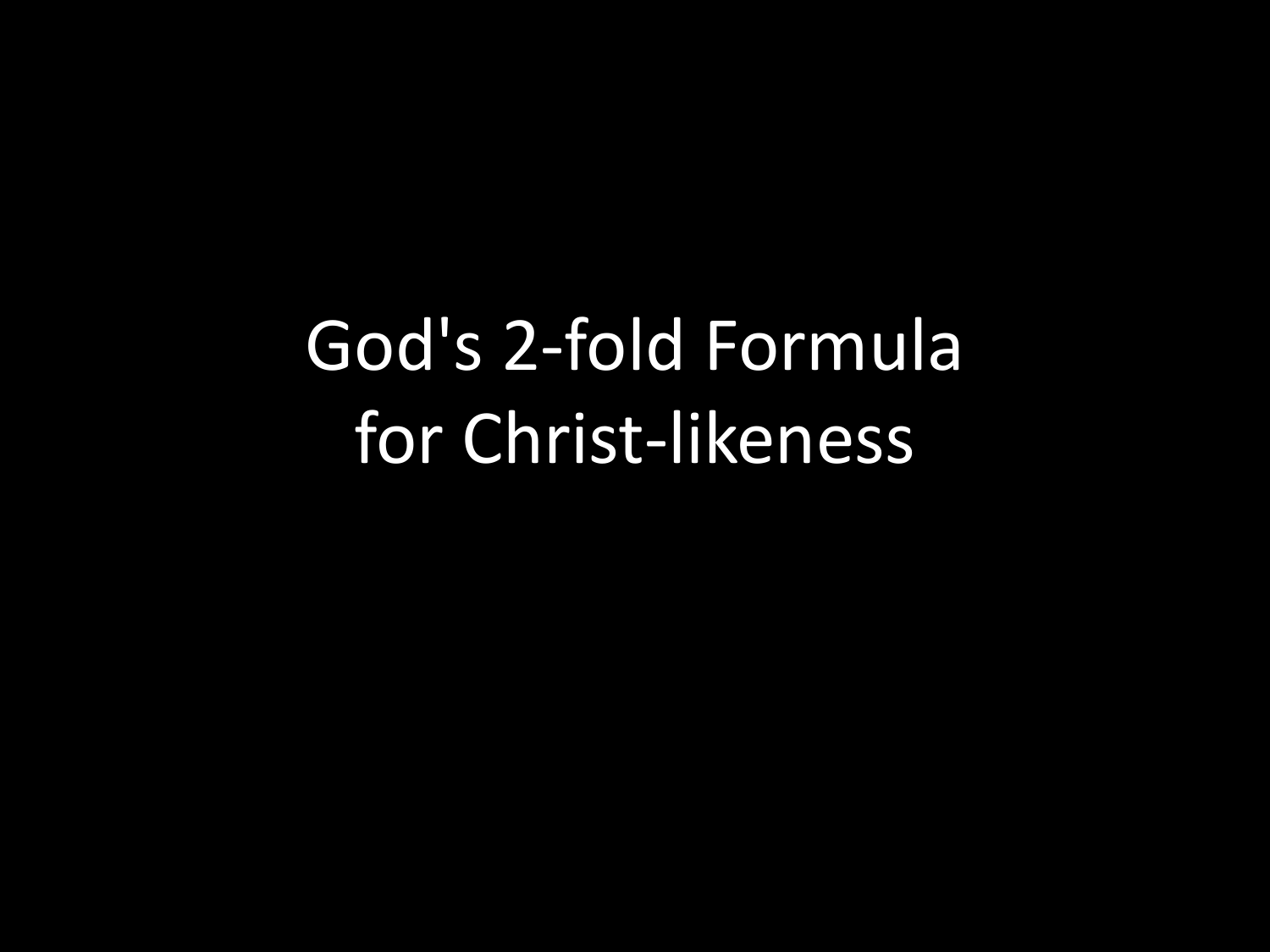You, however, are not in the flesh but in the Spirit, if in fact the Spirit of God dwells in you. Anyone who does not have the Spirit of Christ does not belong to him.

(Romans 8:9 ESV)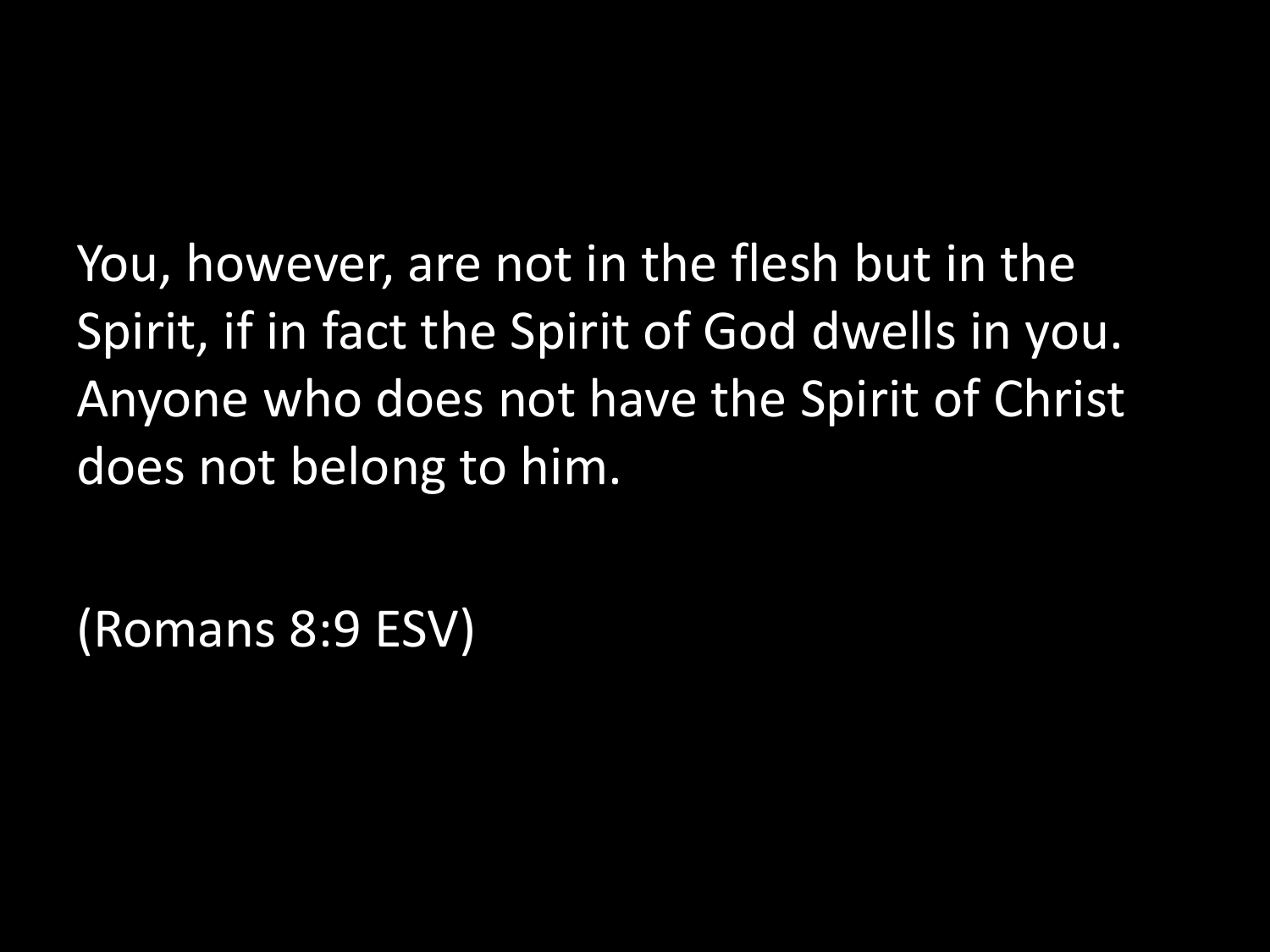Jesus answered him, "Truly, truly, I say to you, unless one is born again he cannot see the kingdom of God." …

Jesus answered, "Truly, truly, I say to you, unless one is born of water and the Spirit, he cannot enter the kingdom of God.

(John 3:3,5 ESV)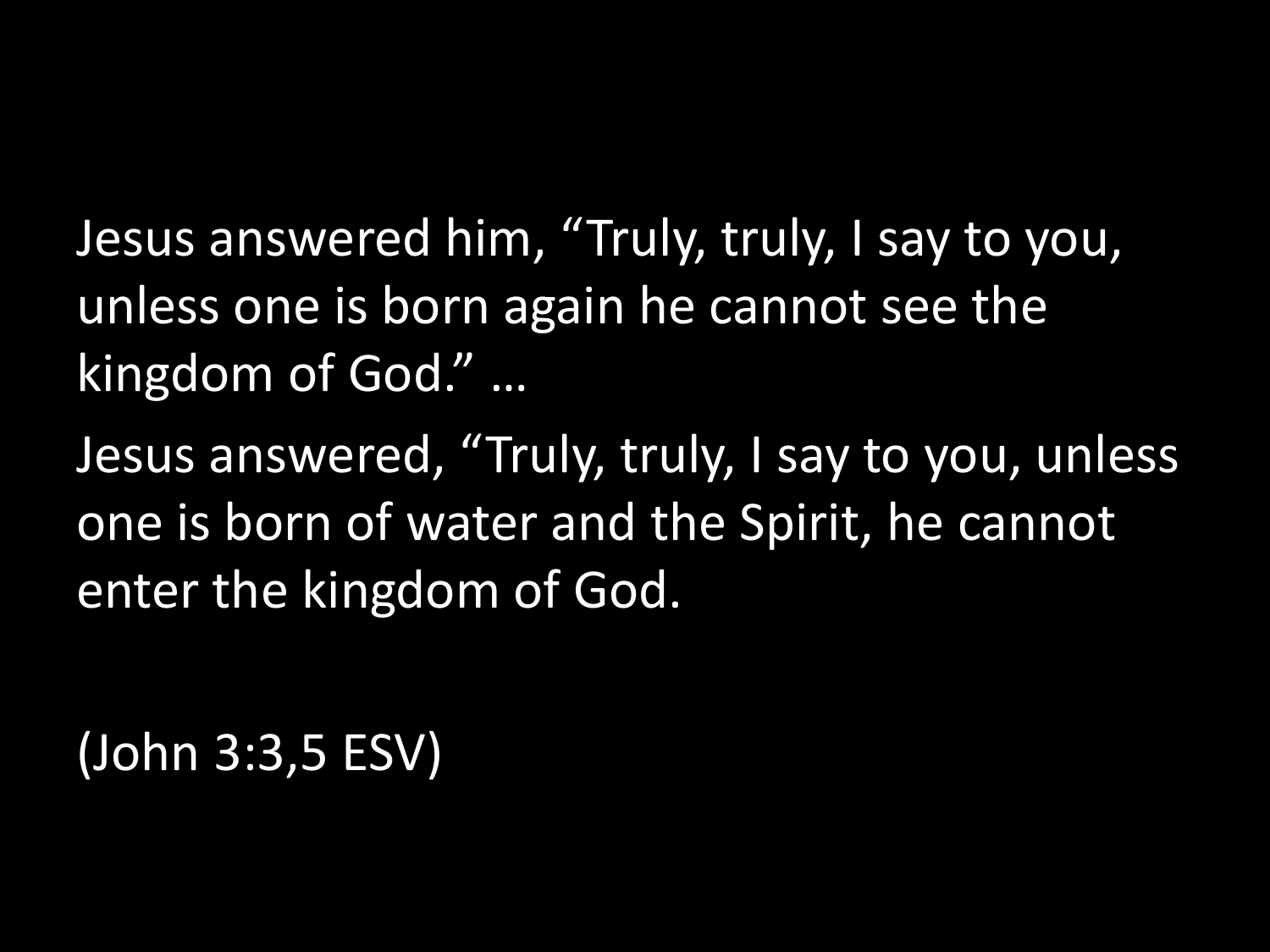For those whom he foreknew he also predestined to be conformed to the image of his Son, in order that he might be the firstborn among many brothers.

(Romans 8:29 ESV)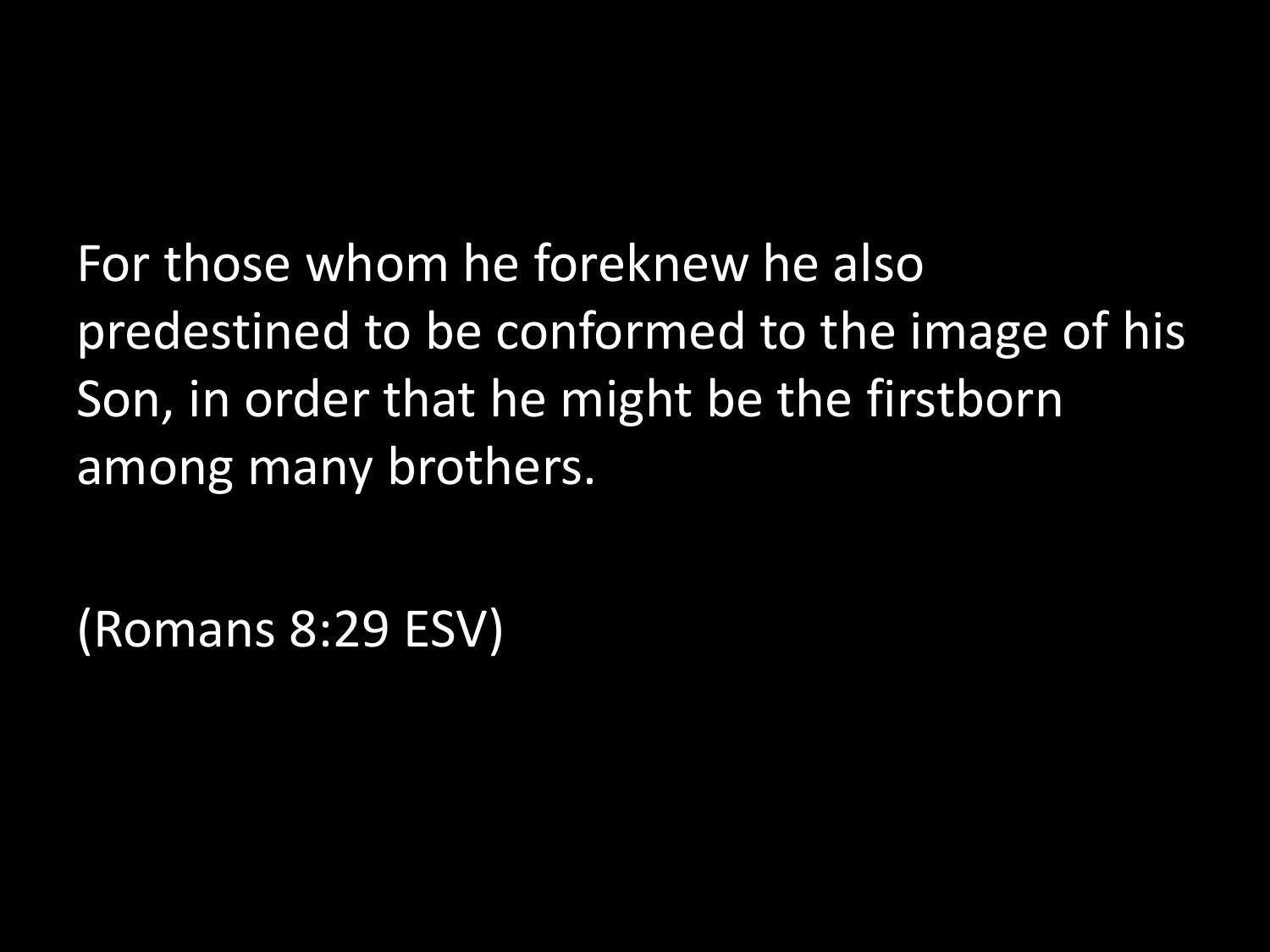and behold, a voice from heaven said, "This is my beloved Son, with whom I am well pleased."

(Matthew 3:17 ESV)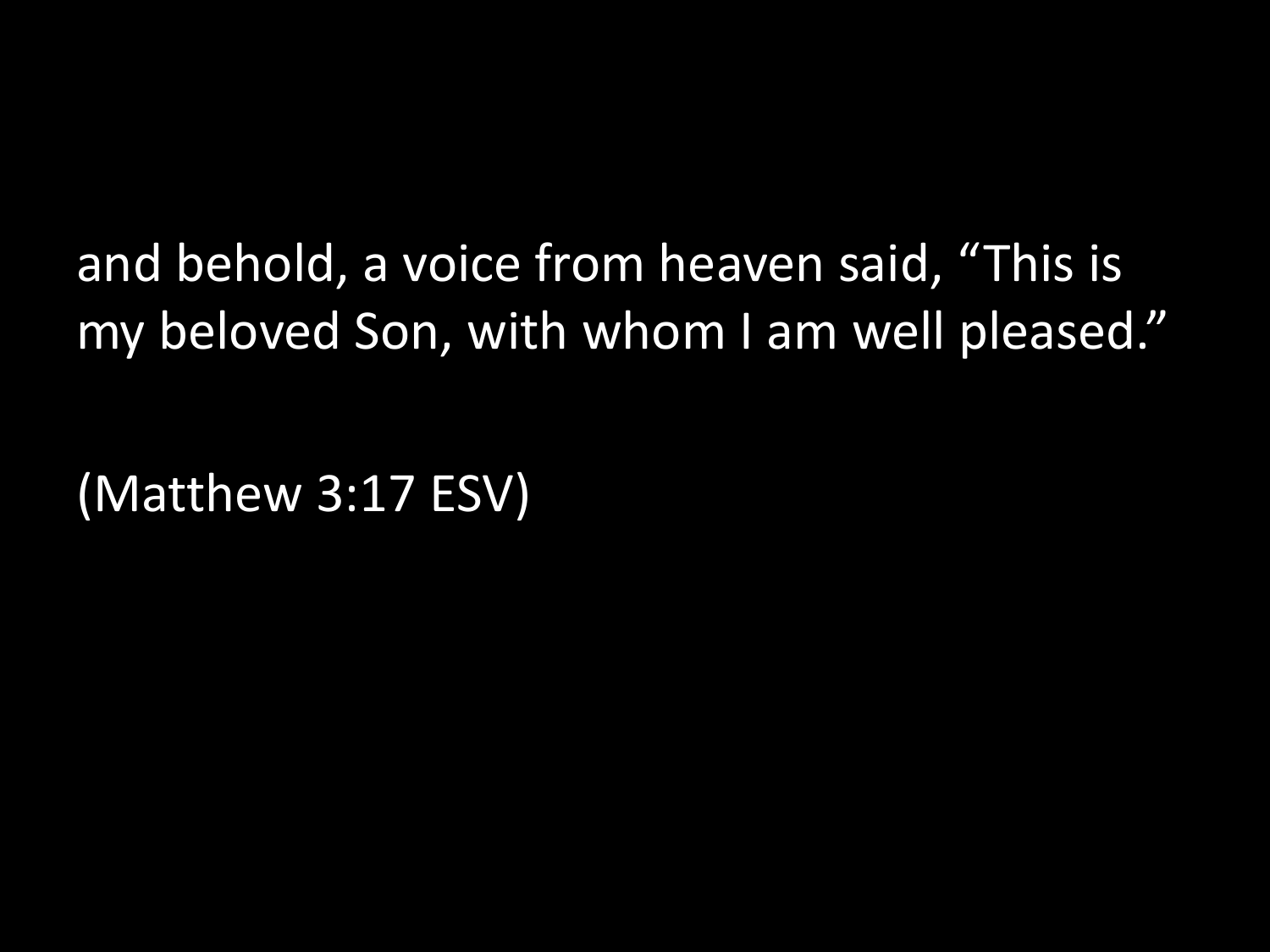In the same way, let your light shine before others, so that they may see your good works and give glory to your Father who is in heaven.

(Matthew 5:16 ESV)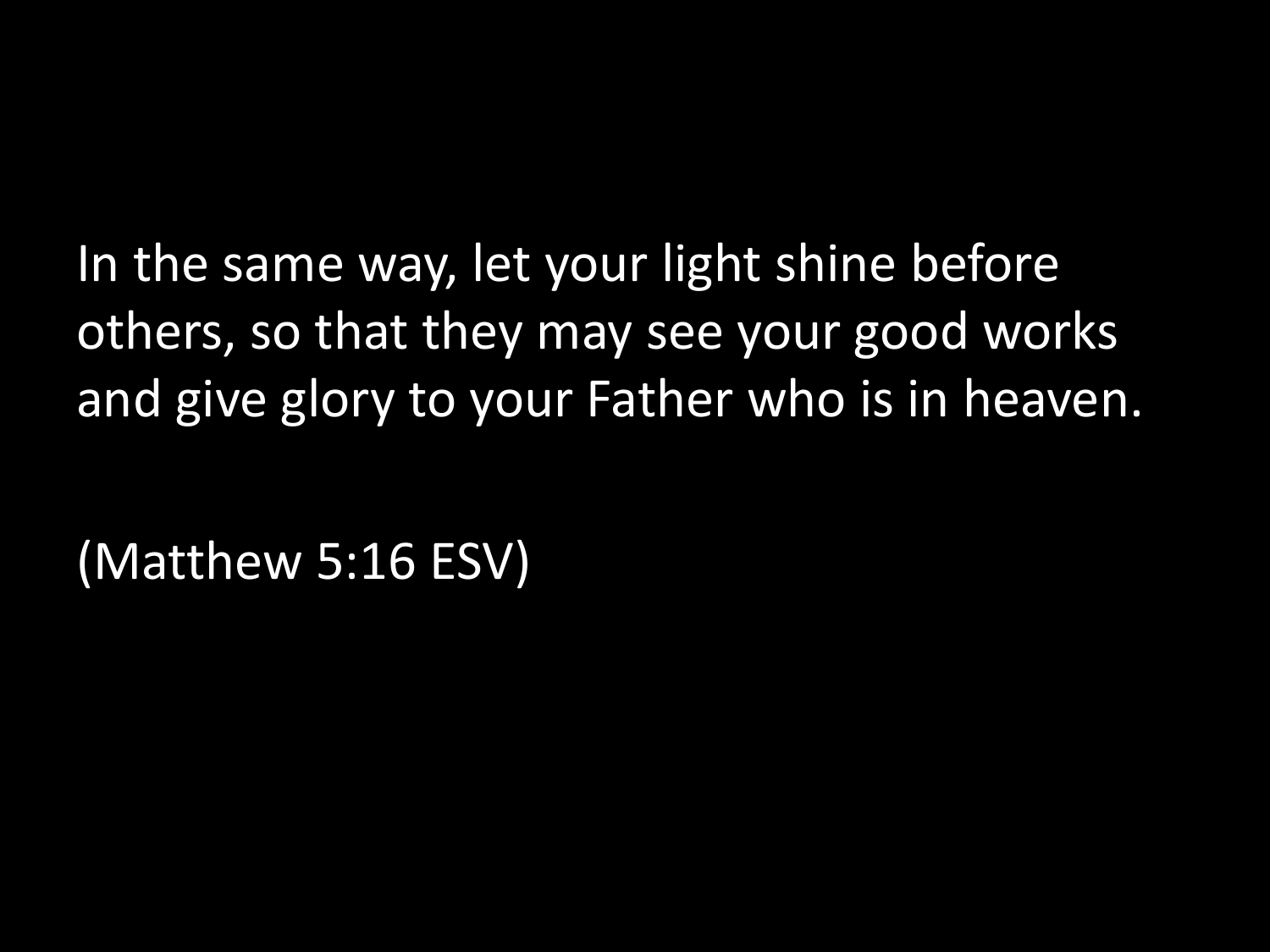### 1. Written Word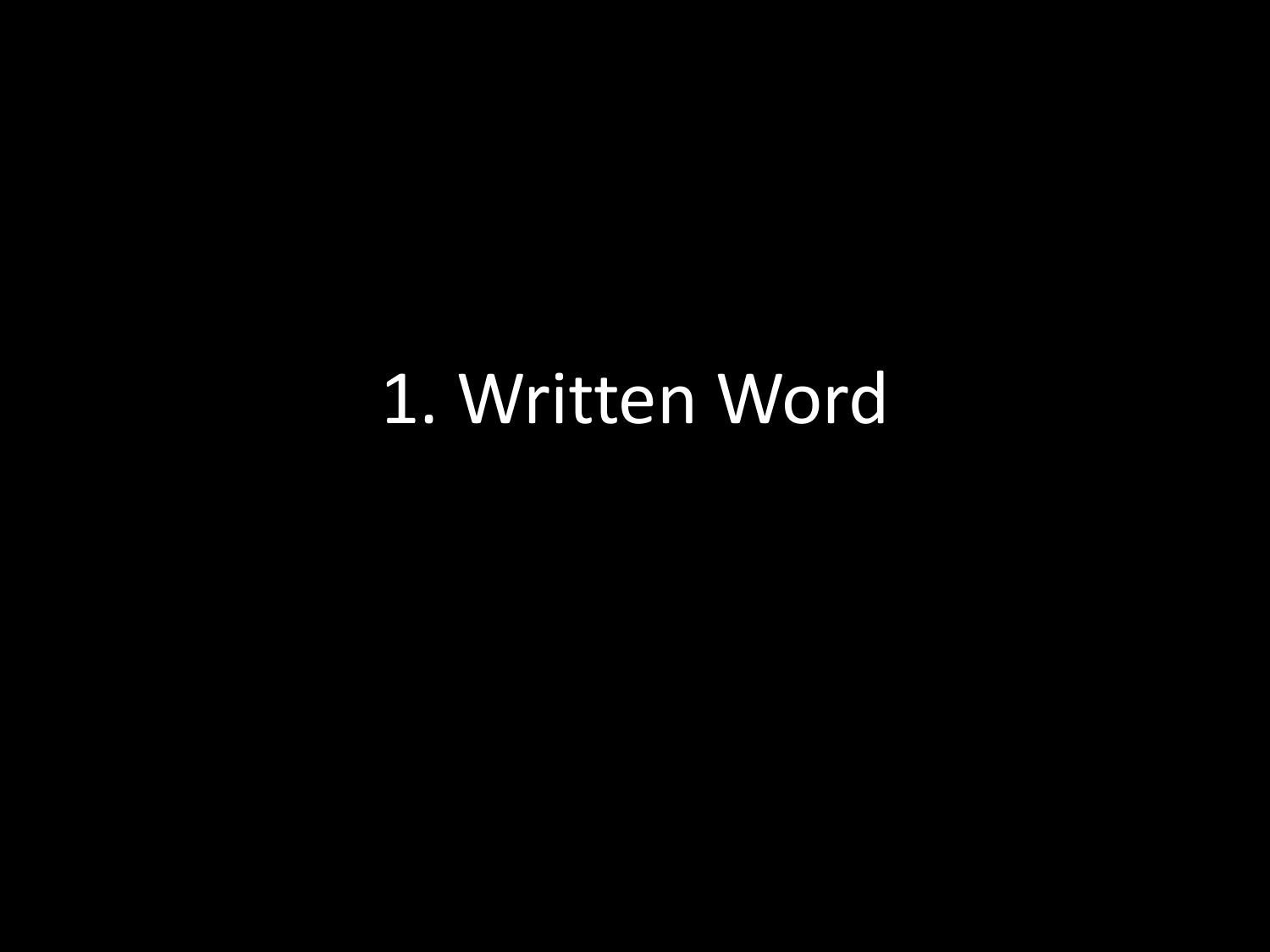God is spirit, and those who worship him must worship in spirit and truth."

(John 4:24 ESV)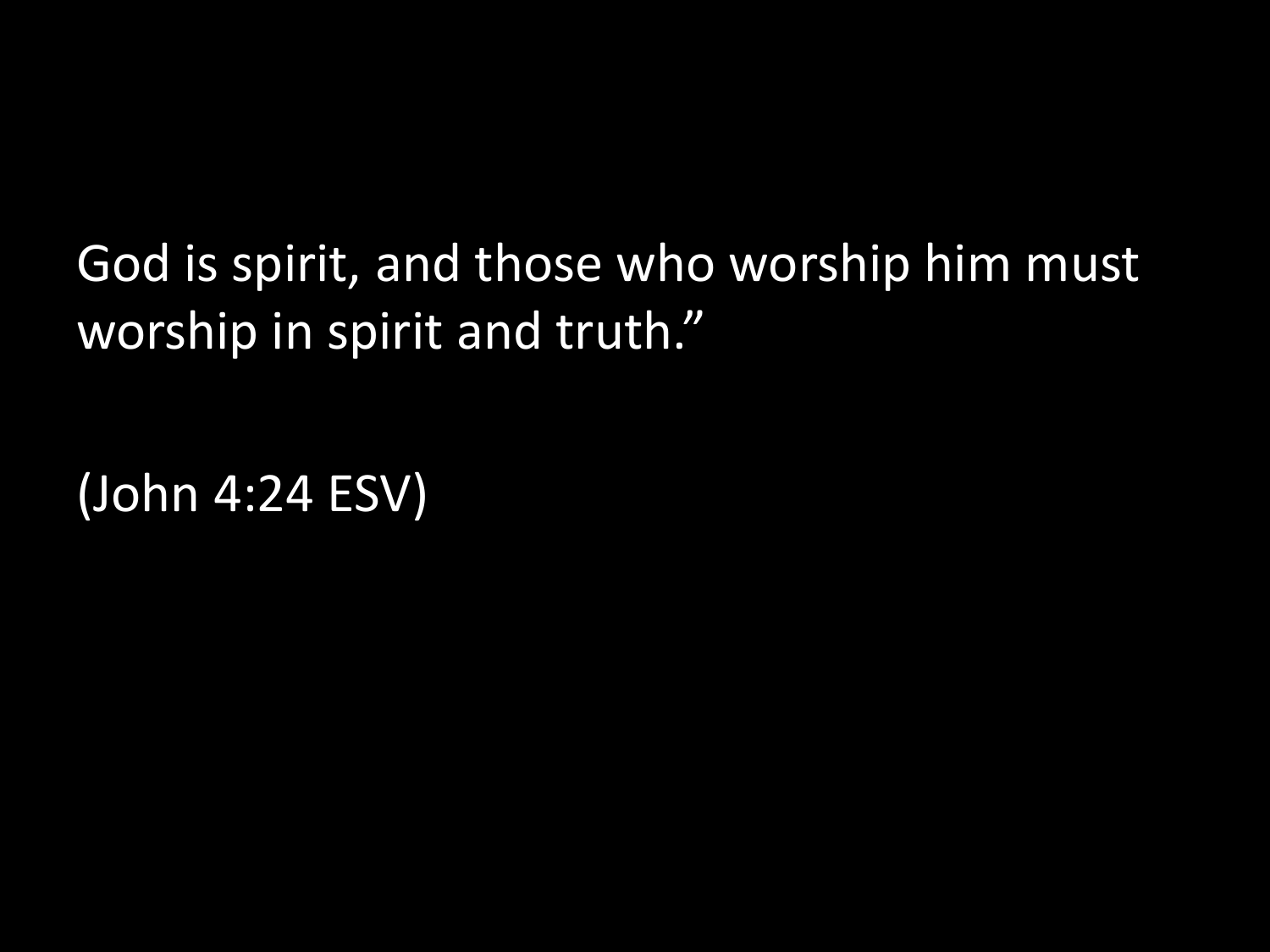Your word is a lamp to my feet and a light to my path.

(Psalm 119:105 ESV)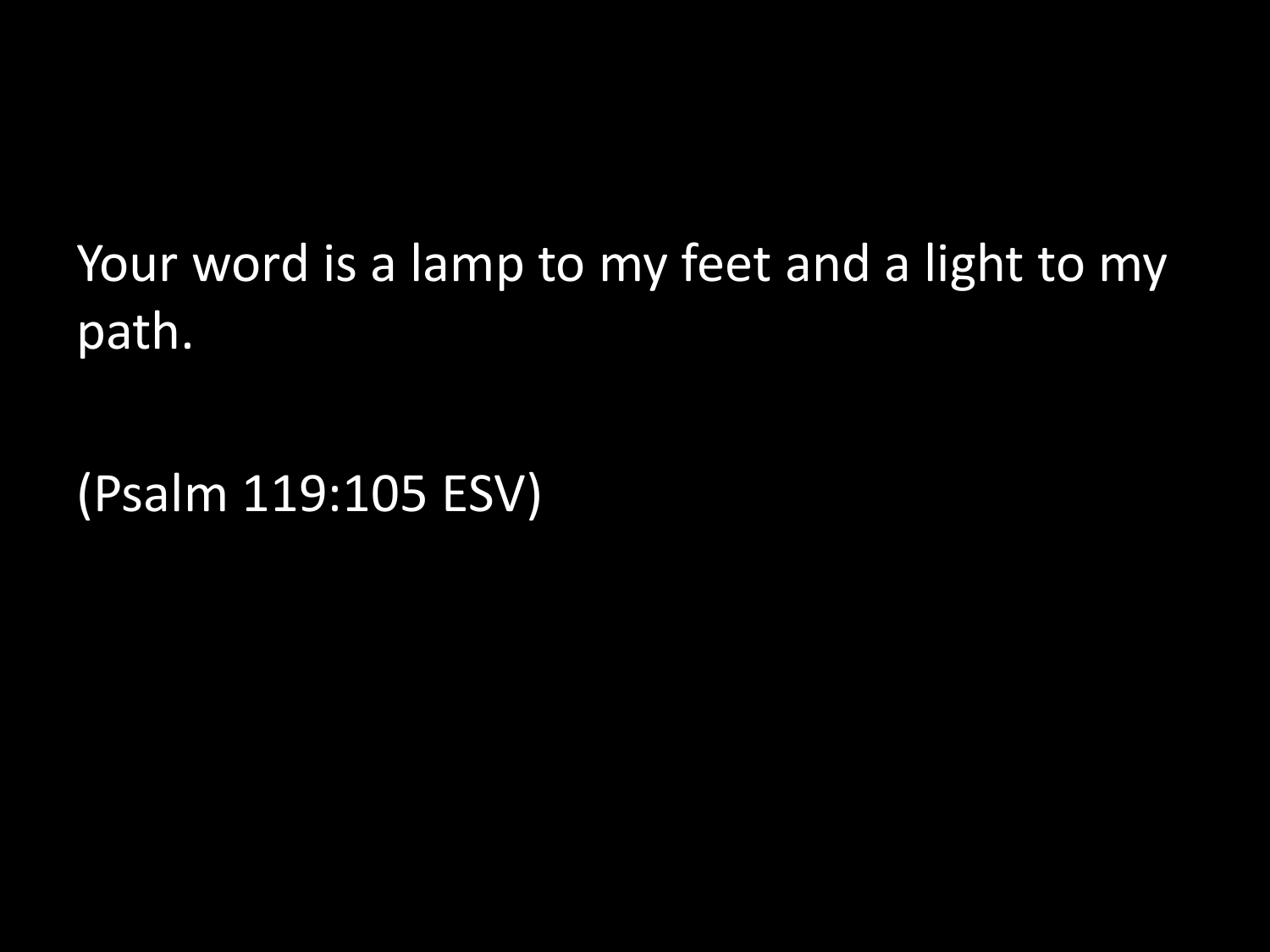Then they cast him out of the city and stoned him. And the witnesses laid down their garments at the feet of a young man named Saul.

(Acts 7:58 ESV)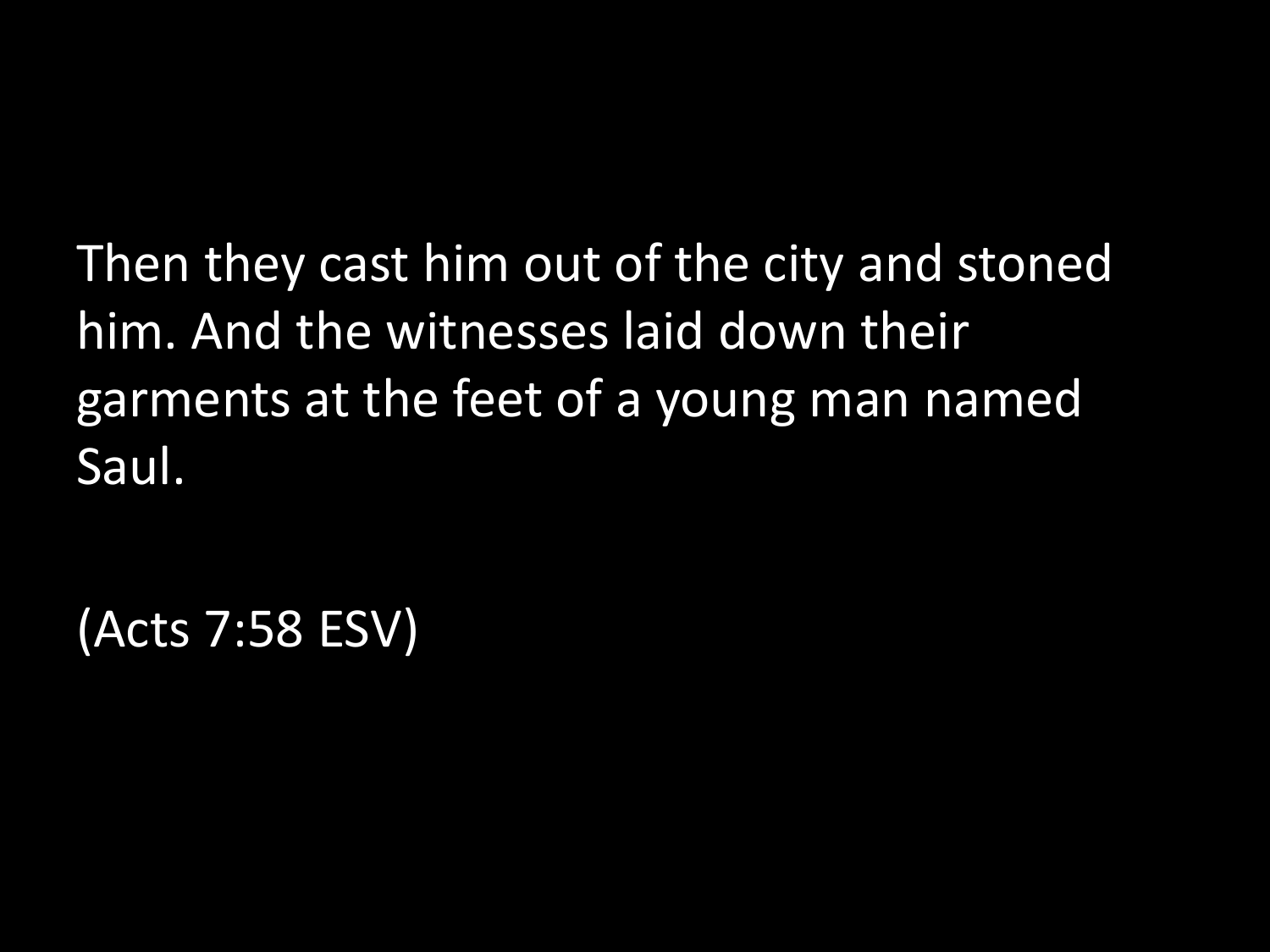## 2. Living Word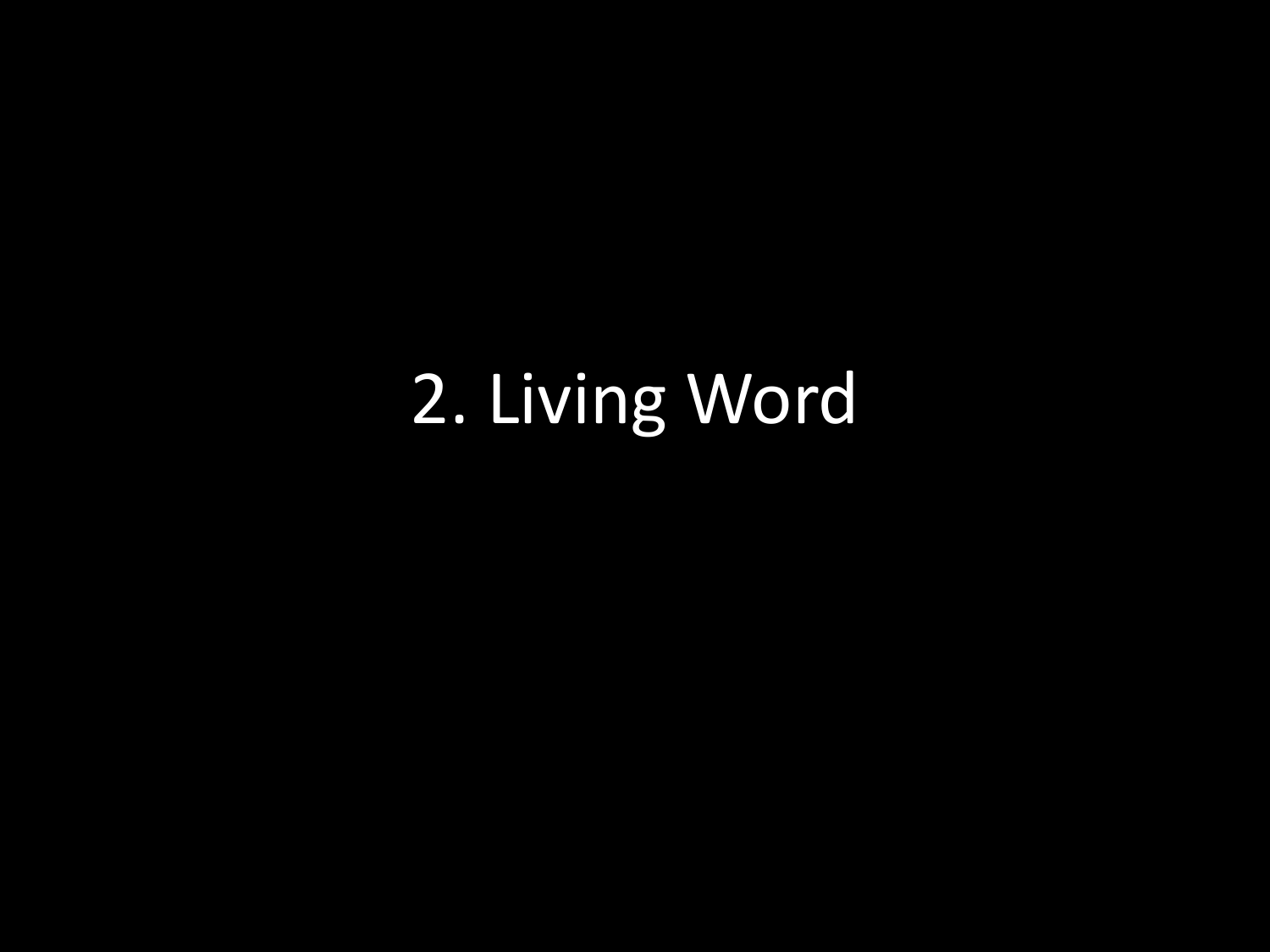In the beginning was the Word, and the Word was with God, and the Word was God. He was in the beginning with God. All things were made through him, and without him was not any thing made that was made. In him was life, and the life was the light of men.

(John 1:1-4 ESV)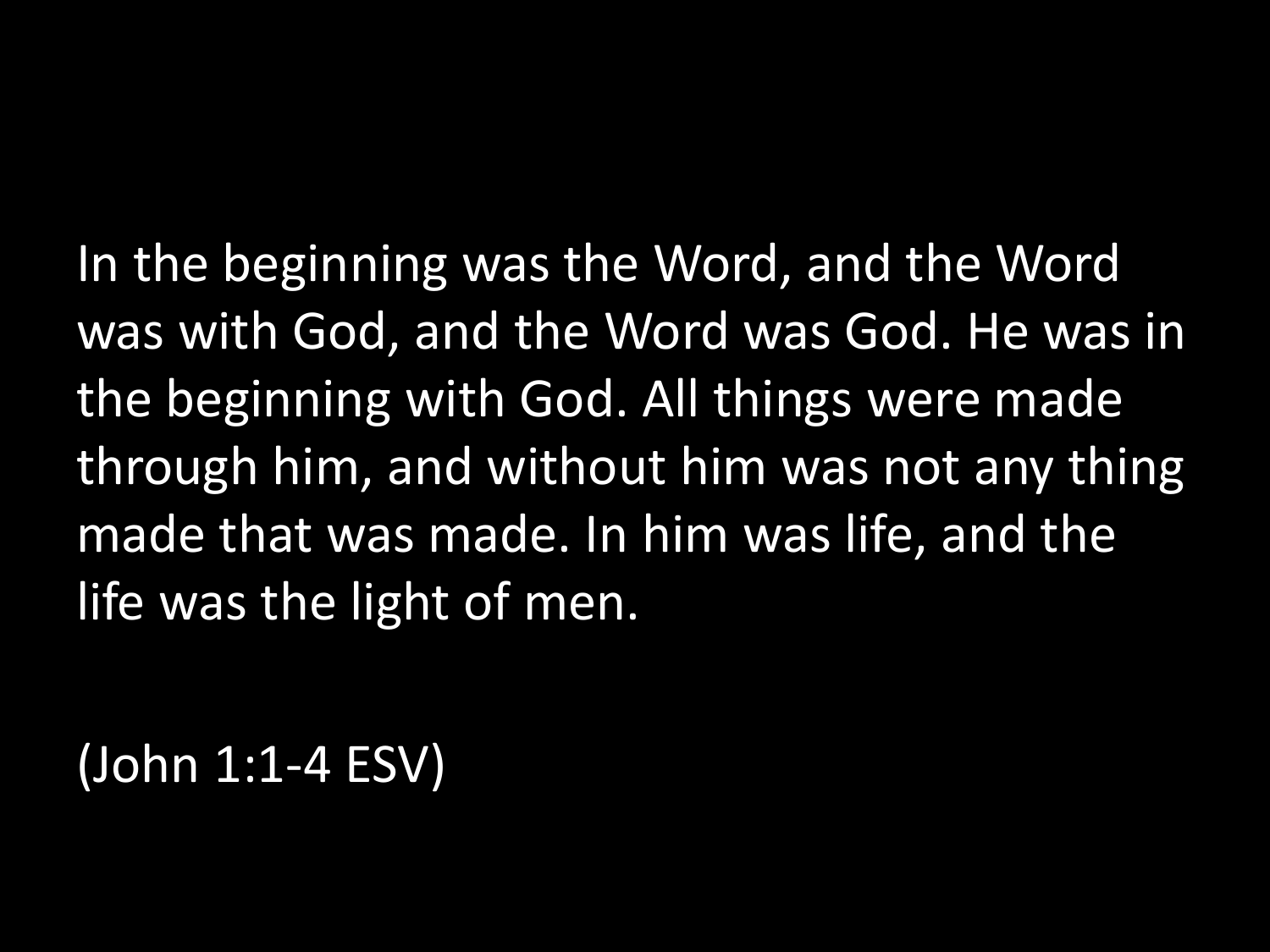And the Word became flesh and dwelt among us, and we have seen his glory, glory as of the only Son from the Father, full of grace and truth.

(John 1:14 ESV)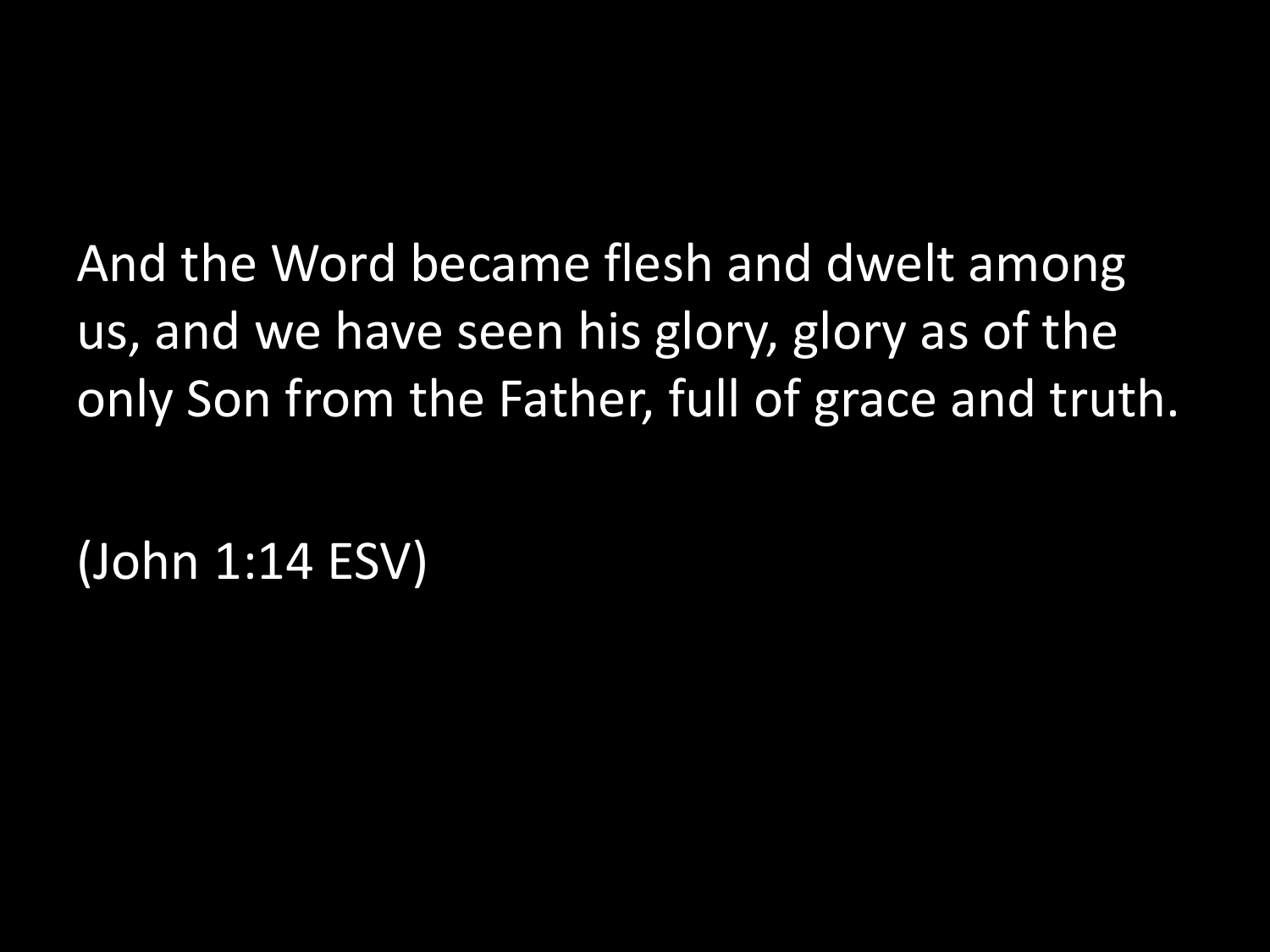Jesus said to him, "Have I been with you so long, and you still do not know me, Philip? Whoever has seen me has seen the Father. How can you say, 'Show us the Father'?

(John 14:9 ESV)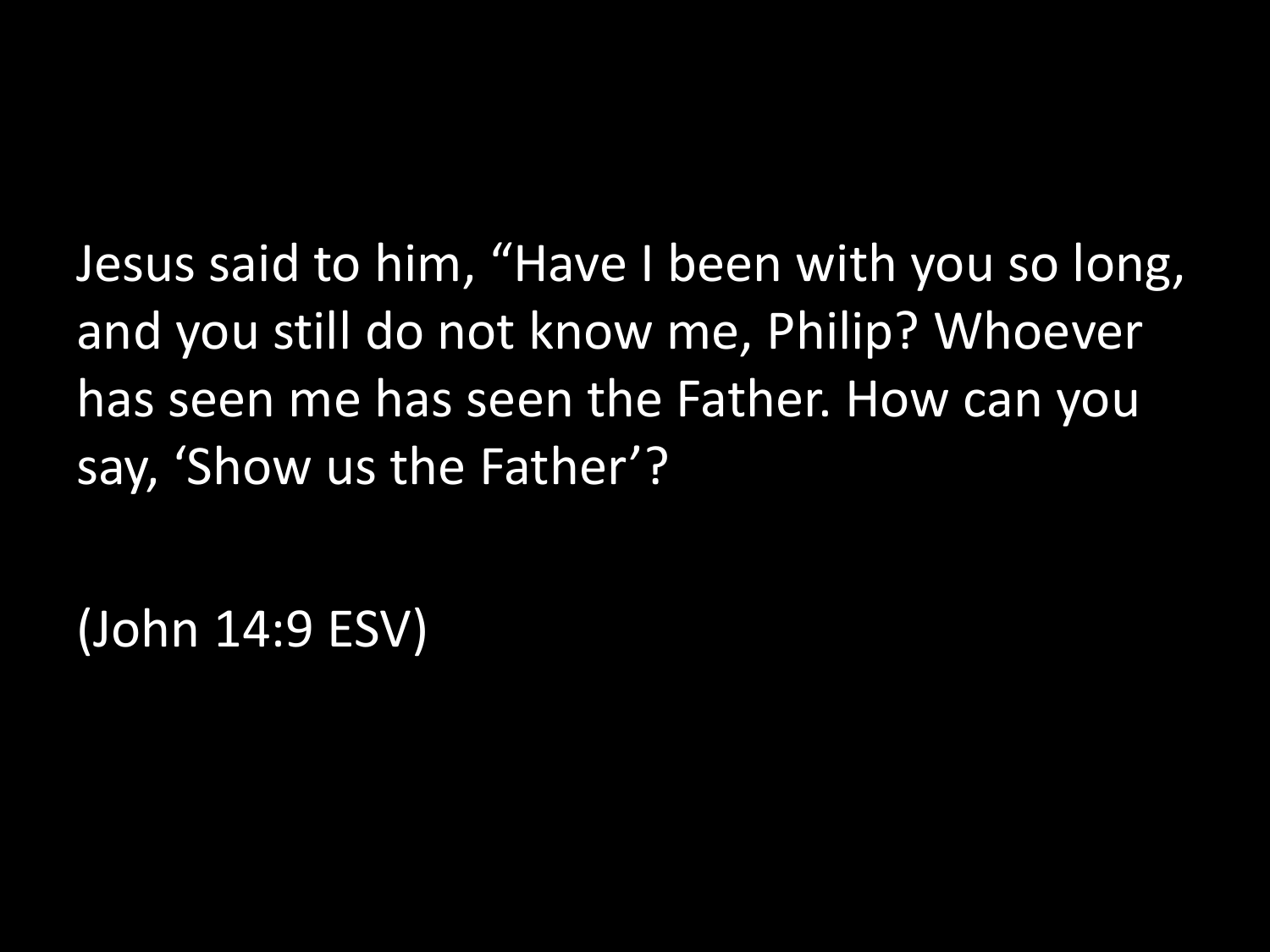Whoever walks with the wise becomes wise, but the companion of fools will suffer harm.

(Proverbs 13:20 ESV)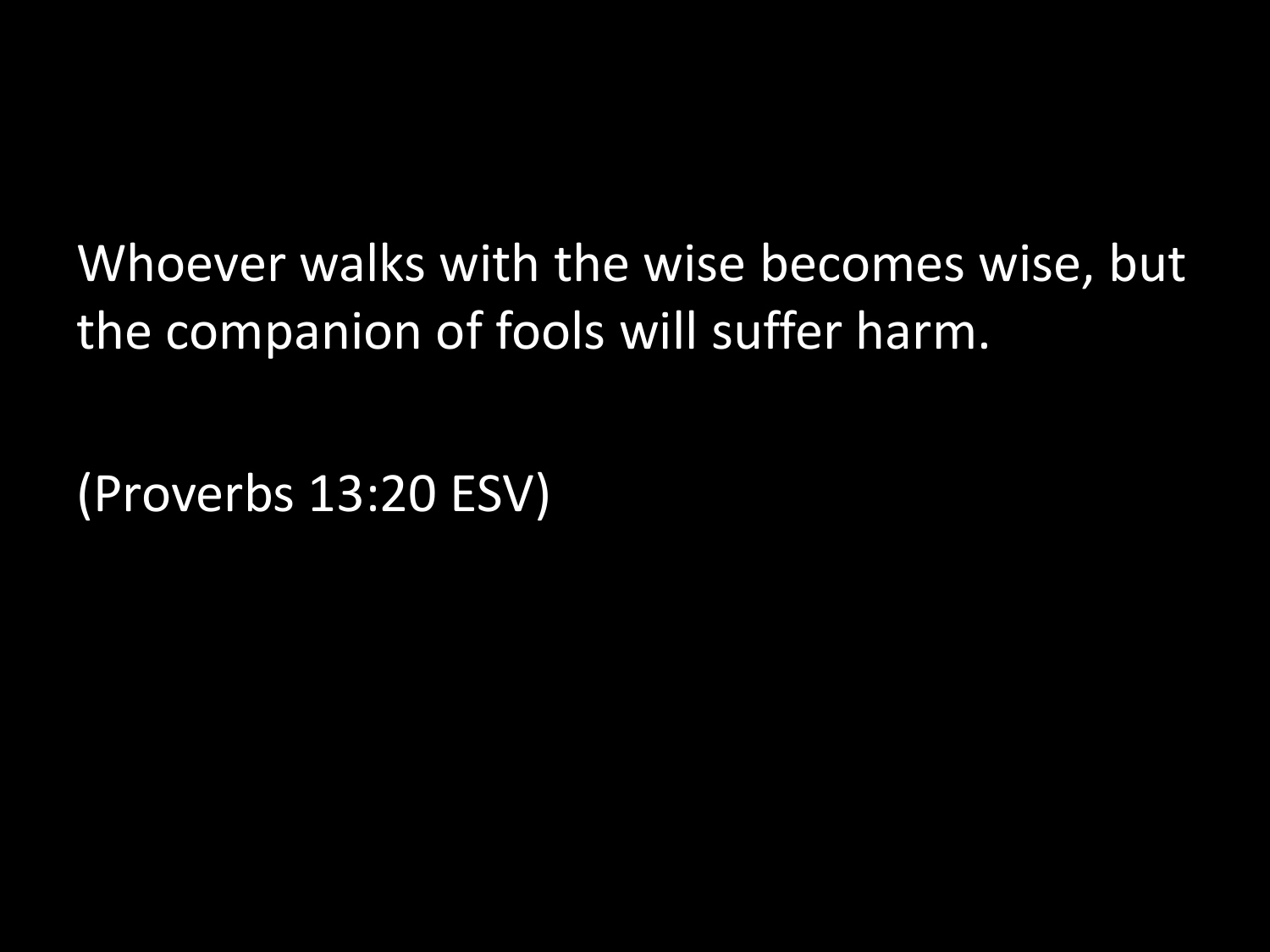And he said to them, "Follow me, and I will make you fishers of men." (Matthew 4:19 ESV)

After this he went out and saw a tax collector named Levi, sitting at the tax booth. And he said to him, "Follow me." (Luke 5:27)

And he said to all, "If anyone would come after me, let him deny himself and take up his cross daily and follow me.(Luke 9:23 ESV)

When Jesus heard this, he said to him, "One thing you still lack. Sell all that you have and distribute to the poor, and you will have treasure in heaven; and come, follow me."(Luke 18:22 ESV)

The next day Jesus decided to go to Galilee. He found Philip and said to him, "Follow me."(John 1:43 ESV)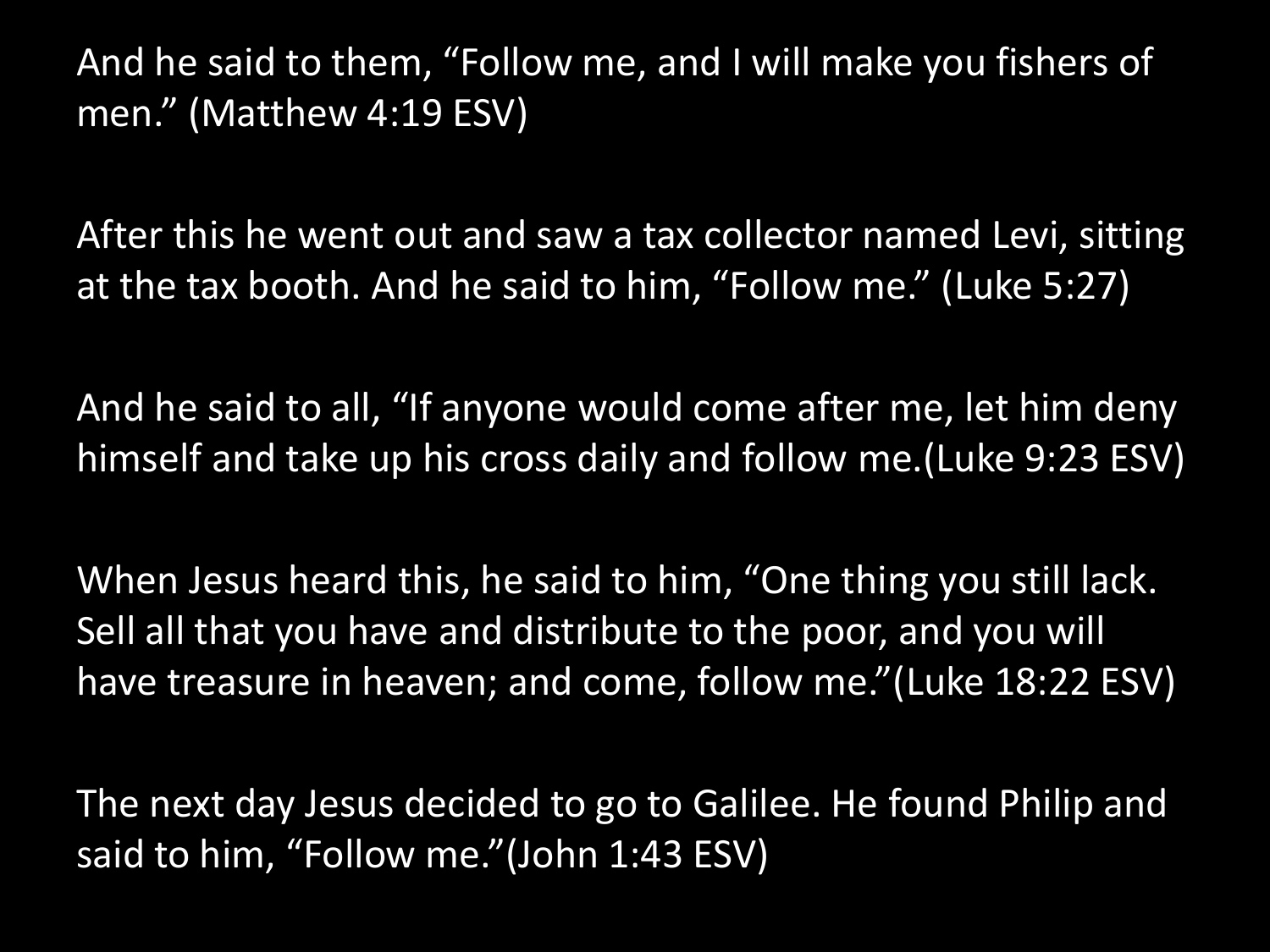But he answered, "It is written, "'Man shall not live by bread alone, but by every word that comes from the mouth of God.'"

(Matthew 4:4 ESV)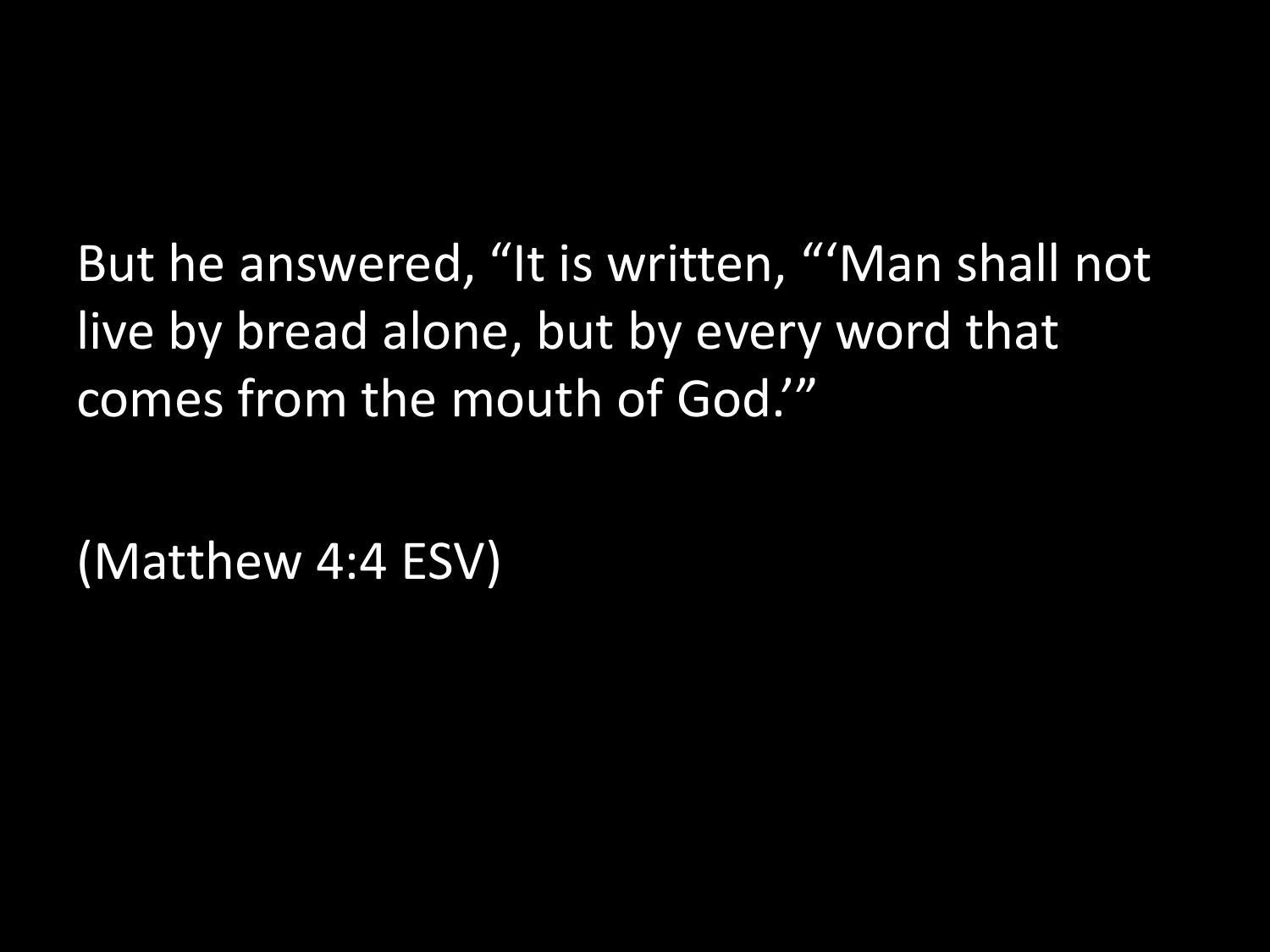And Jesus said to him, "Foxes have holes, and birds of the air have nests, but the Son of Man has nowhere to lay his head."

(Matthew 8:20 ESV)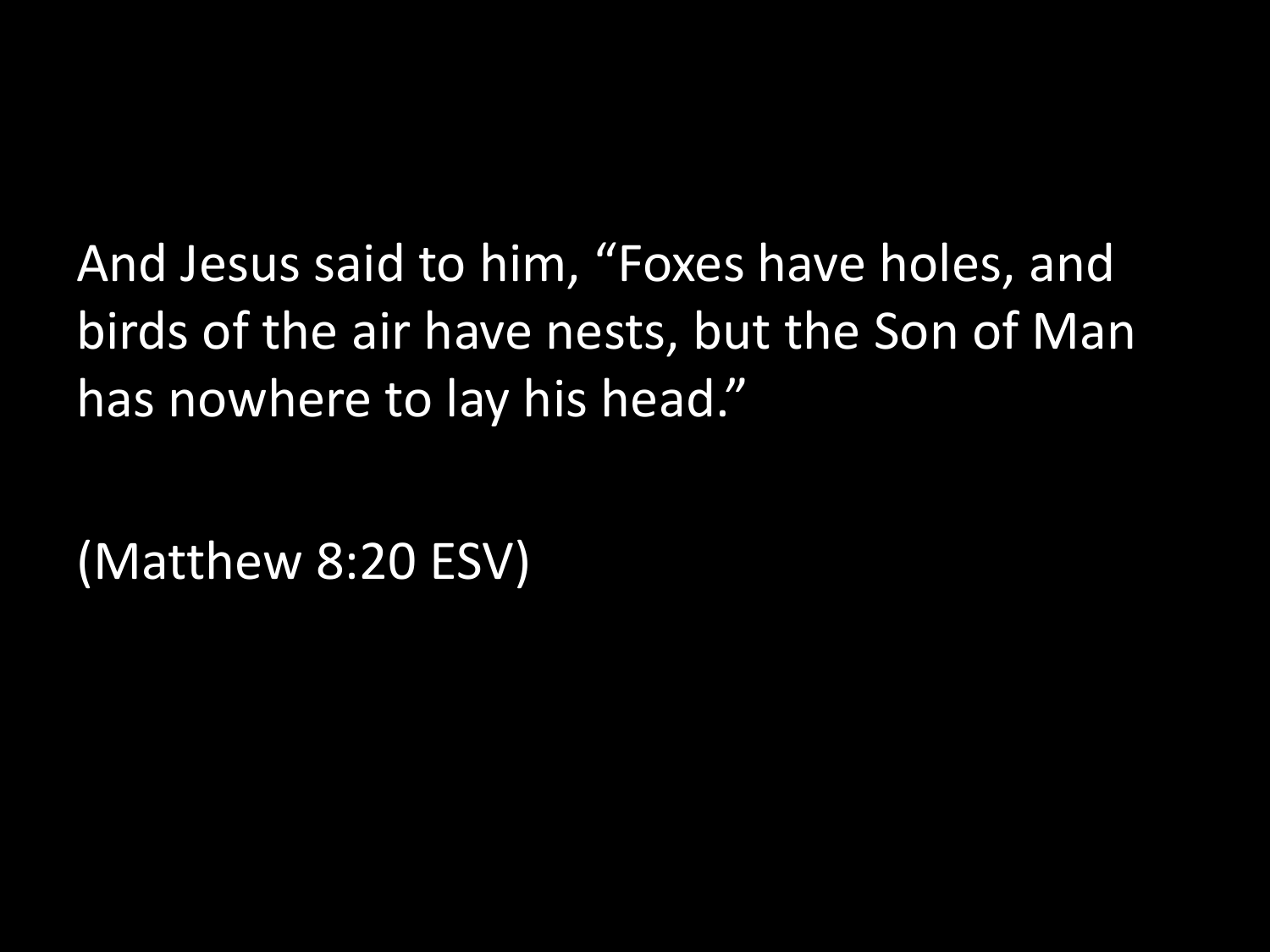And if you greet only your brothers, what more are you doing than others? Do not even the Gentiles do the same?

(Matthew 5:47 ESV)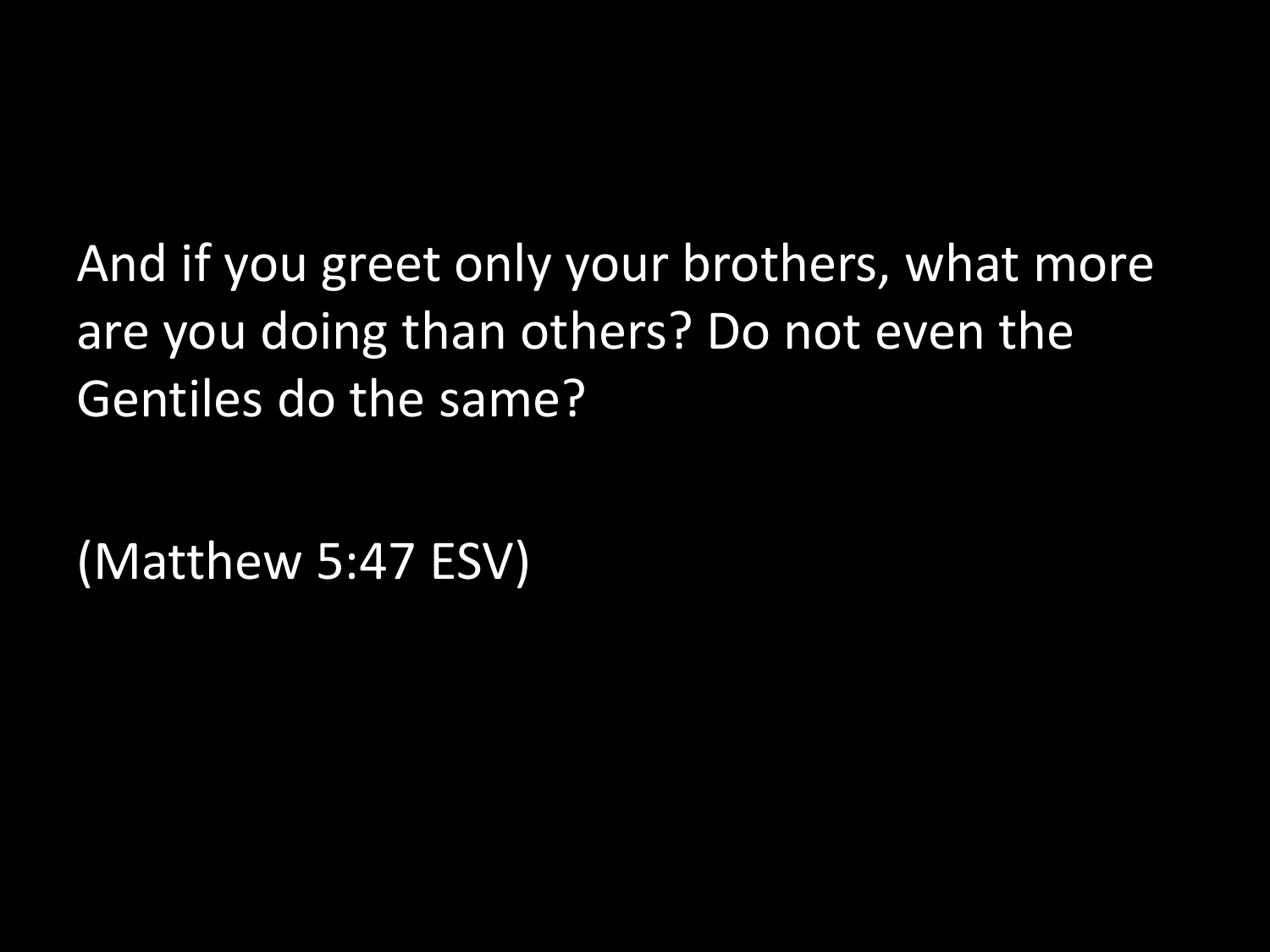And when the Pharisees saw this, they said to his disciples, "Why does your teacher eat with tax collectors and sinners?"

(Matthew 9:11 ESV)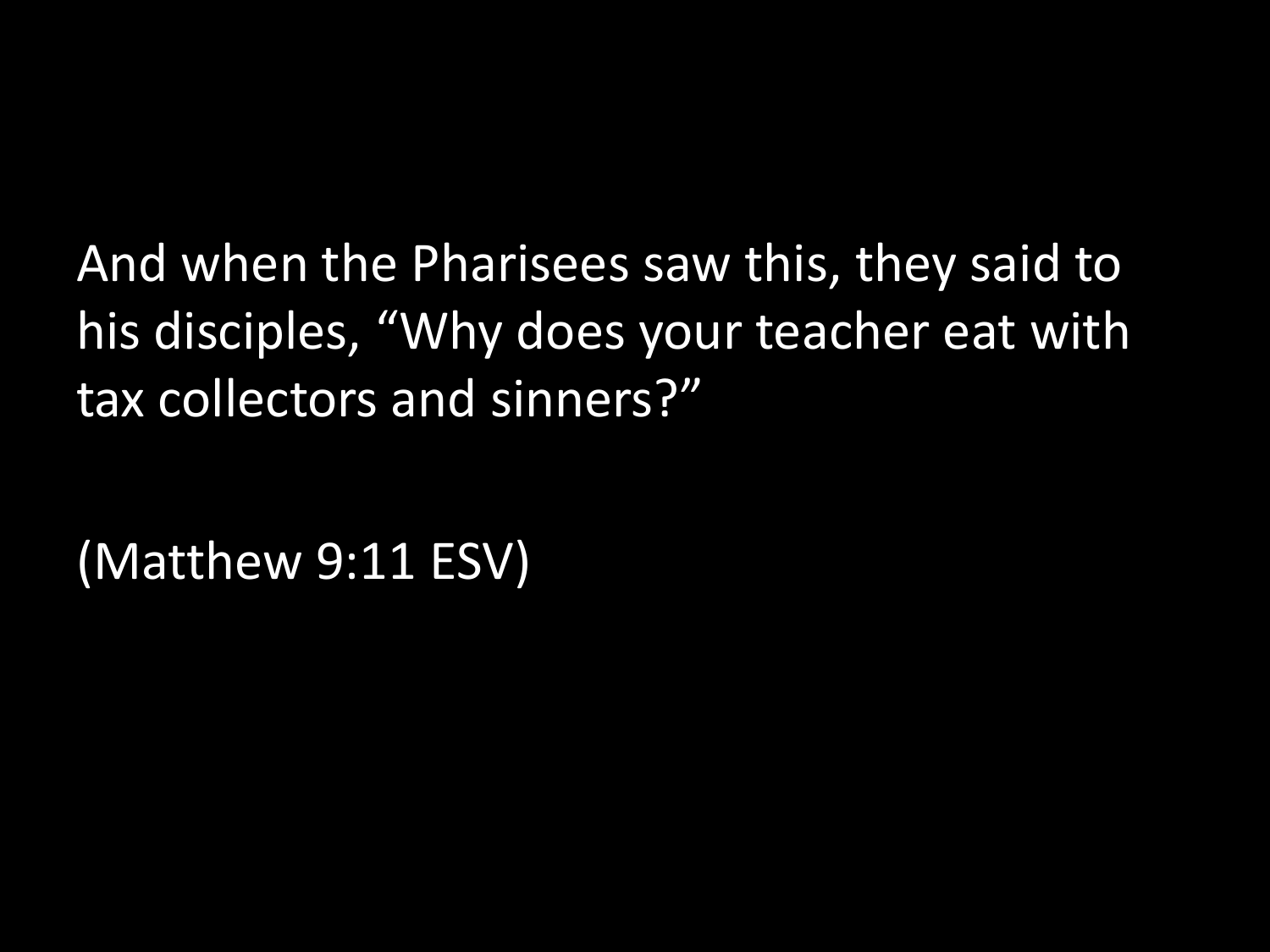Then Jesus called his disciples to him and said, "I have compassion on the crowd because they have been with me now three days and have nothing to eat. And I am unwilling to send them away hungry, lest they faint on the way." (Matthew 15:32)

When he went ashore he saw a great crowd, and he had compassion on them and healed their sick. (Matthew 14:14 ESV)

When he saw the crowds, he had compassion for them, because they were harassed and helpless, like sheep without a shepherd. (Matthew 9:36 ESV)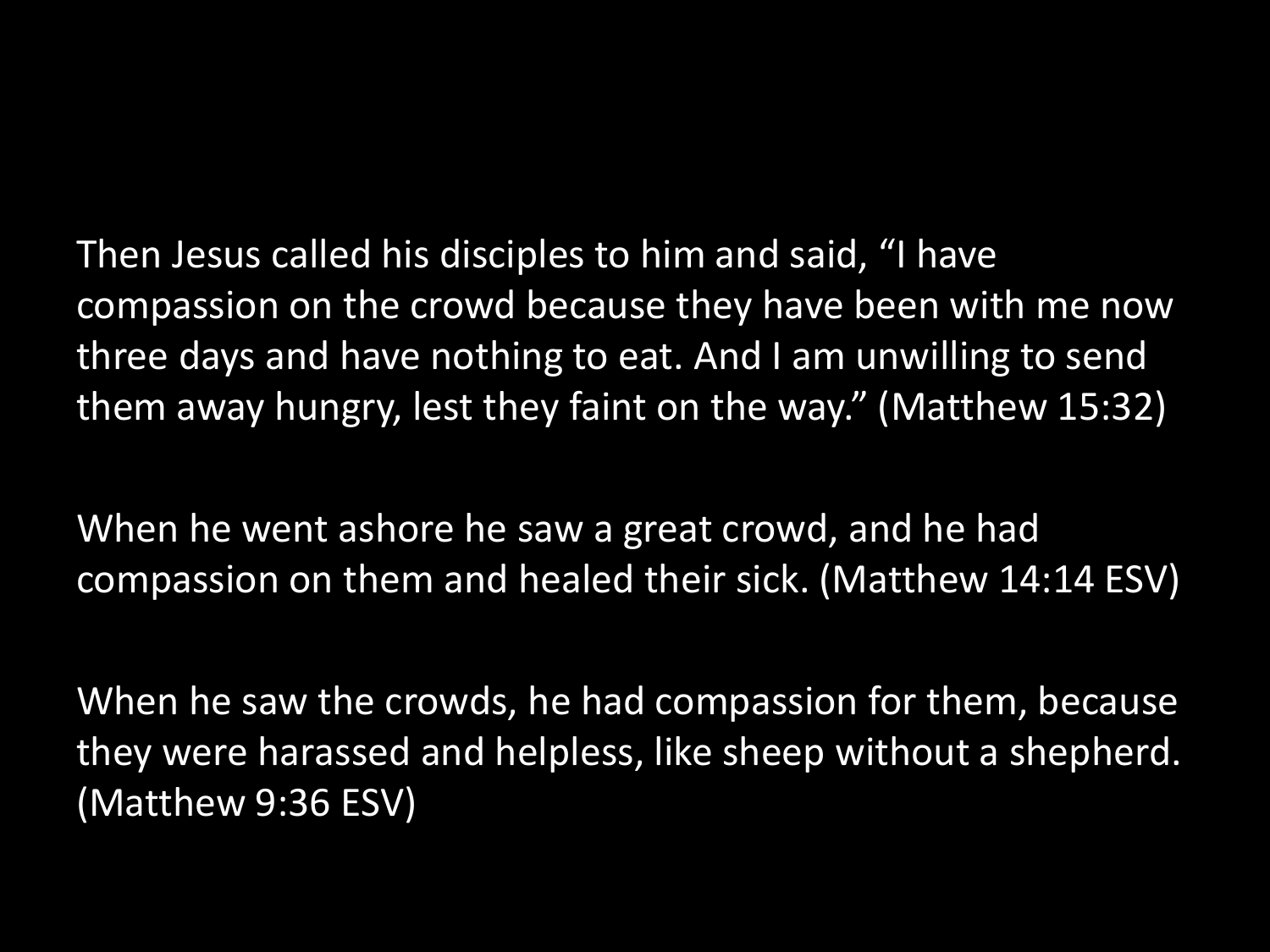And Jesus stretched out his hand and touched him, saying, "I will; be clean." And immediately his leprosy was cleansed. (Matthew 8:3 ESV)

He touched her hand, and the fever left her, and she rose and began to serve him. (Matthew 8:15 ESV)

But when the crowd had been put outside, he went in and took her by the hand, and the girl arose. (Matthew 9:25 ESV)

Then he touched their eyes, saying, "According to your faith be it done to you." (Matthew 9:29 ESV)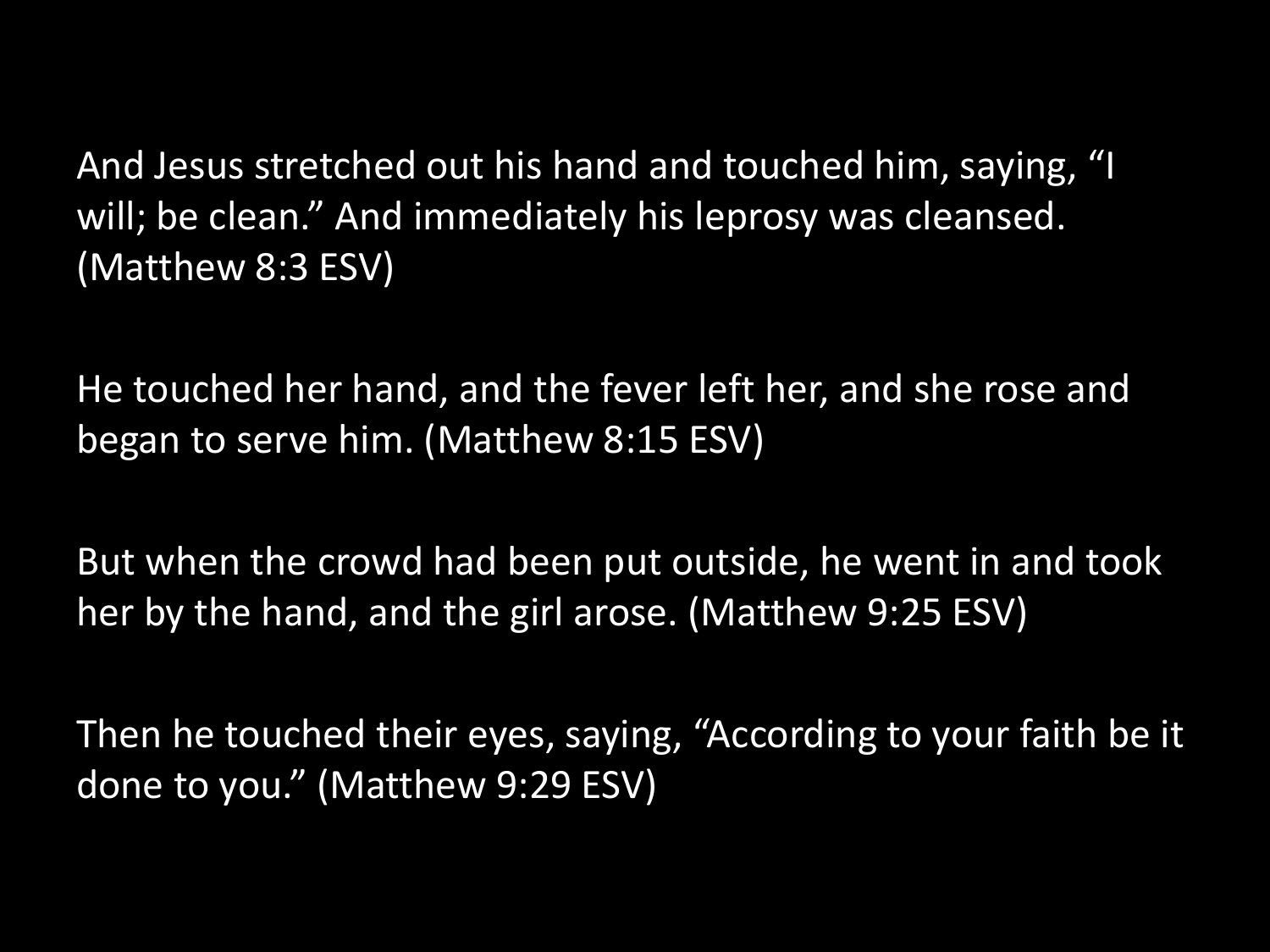Jesus saw Nathanael coming toward him and said of him, "Behold, an Israelite indeed, in whom there is no deceit!" (John 1:47 ESV)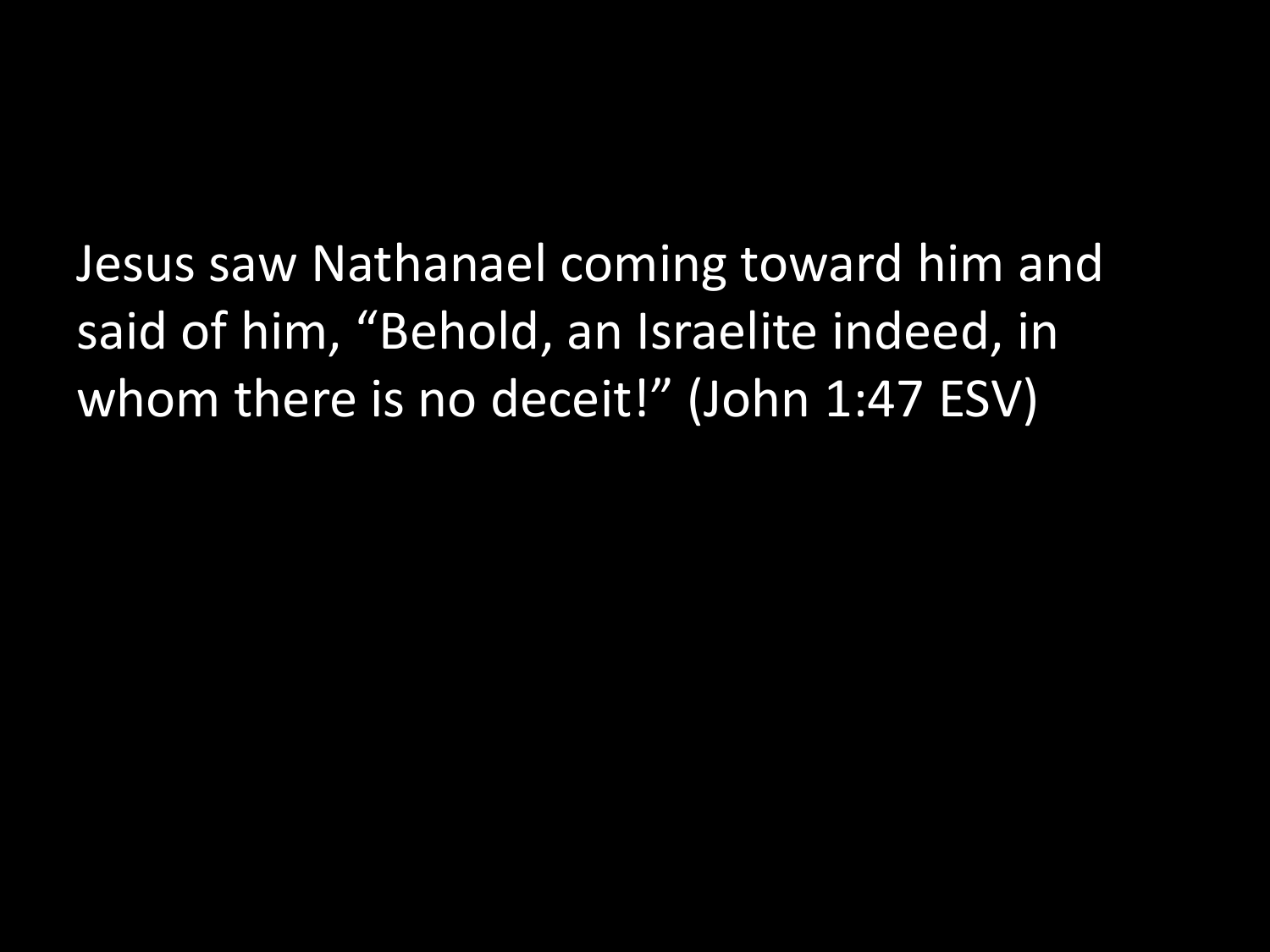You brood of vipers! How can you speak good, when you are evil? For out of the abundance of the heart the mouth speaks.

(Matthew 12:34 ESV)

But Jesus, aware of their malice, said, "Why put me to the test, you hypocrites? (Matthew 22:18)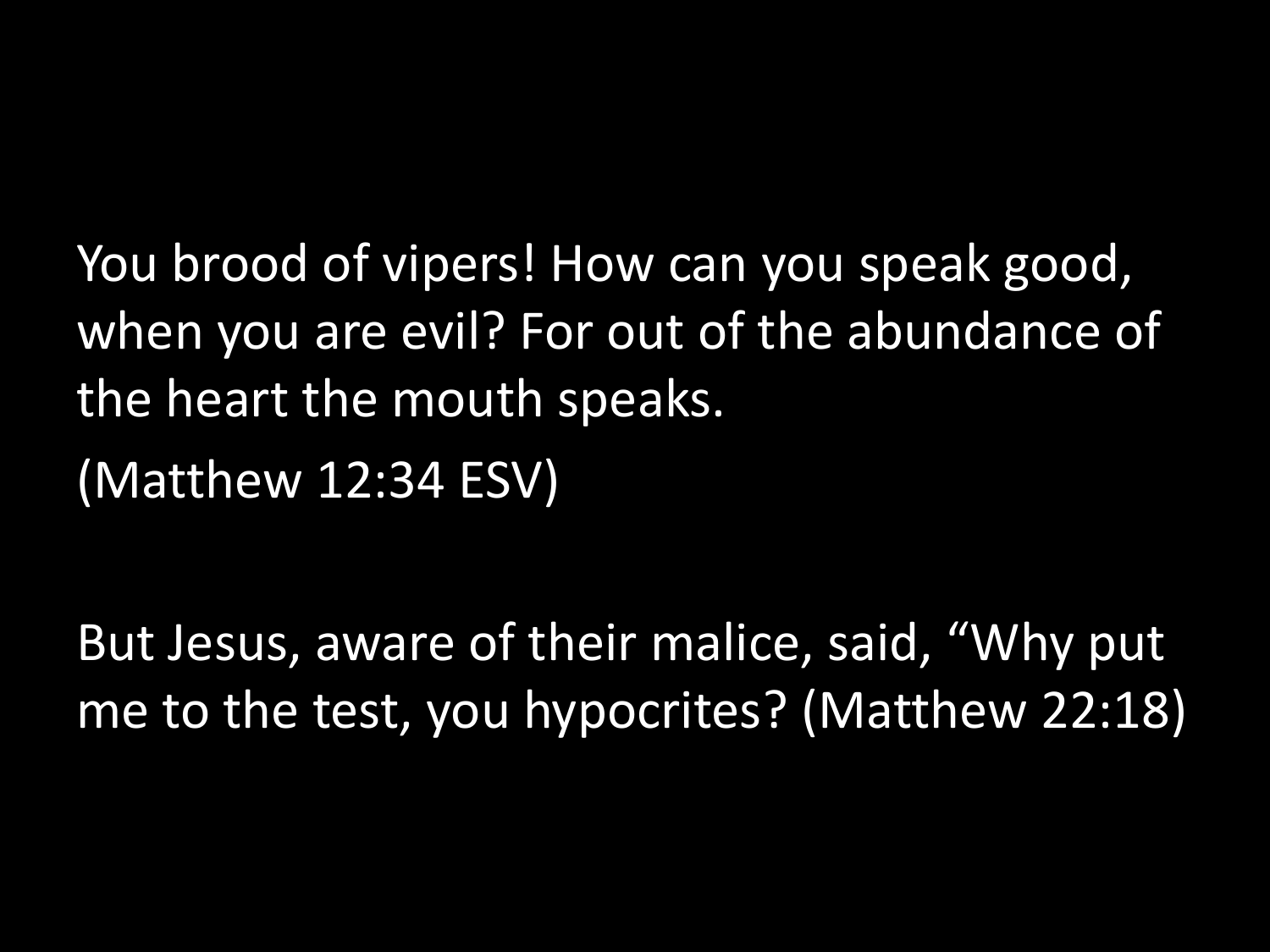### Be imitators of me, as I am of Christ. (1 Corinthians 11:1 ESV)

I urge you, then, be imitators of me. (1 Corinthians 4:16 ESV)

Brothers, join in imitating me, and keep your eyes on those who walk according to the example you have in us. (Philippians 3:17 ESV)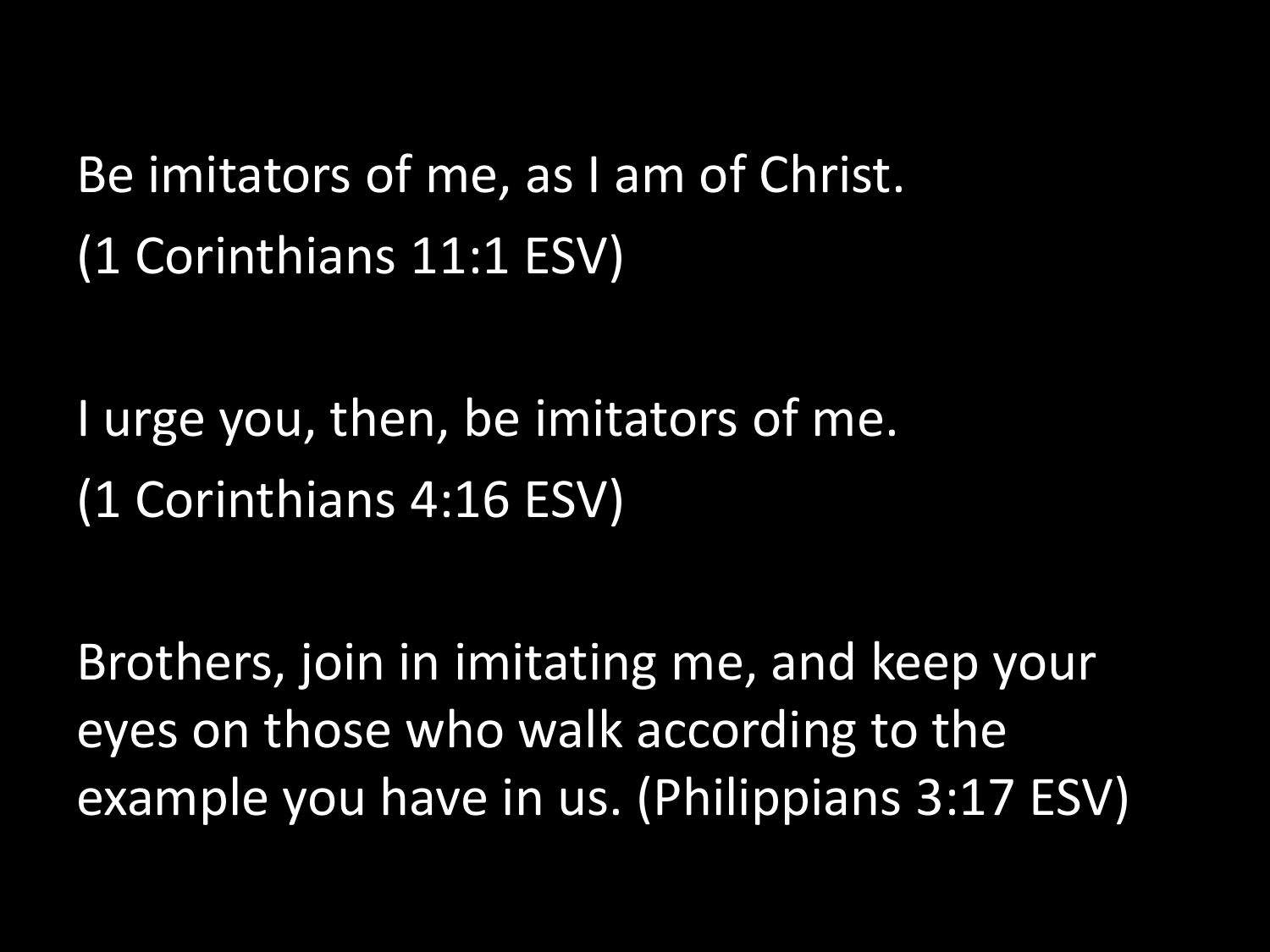Go therefore and make disciples of all nations, baptizing them in the name of the Father and of the Son and of the Holy Spirit,

(Matthew 28:19 ESV)